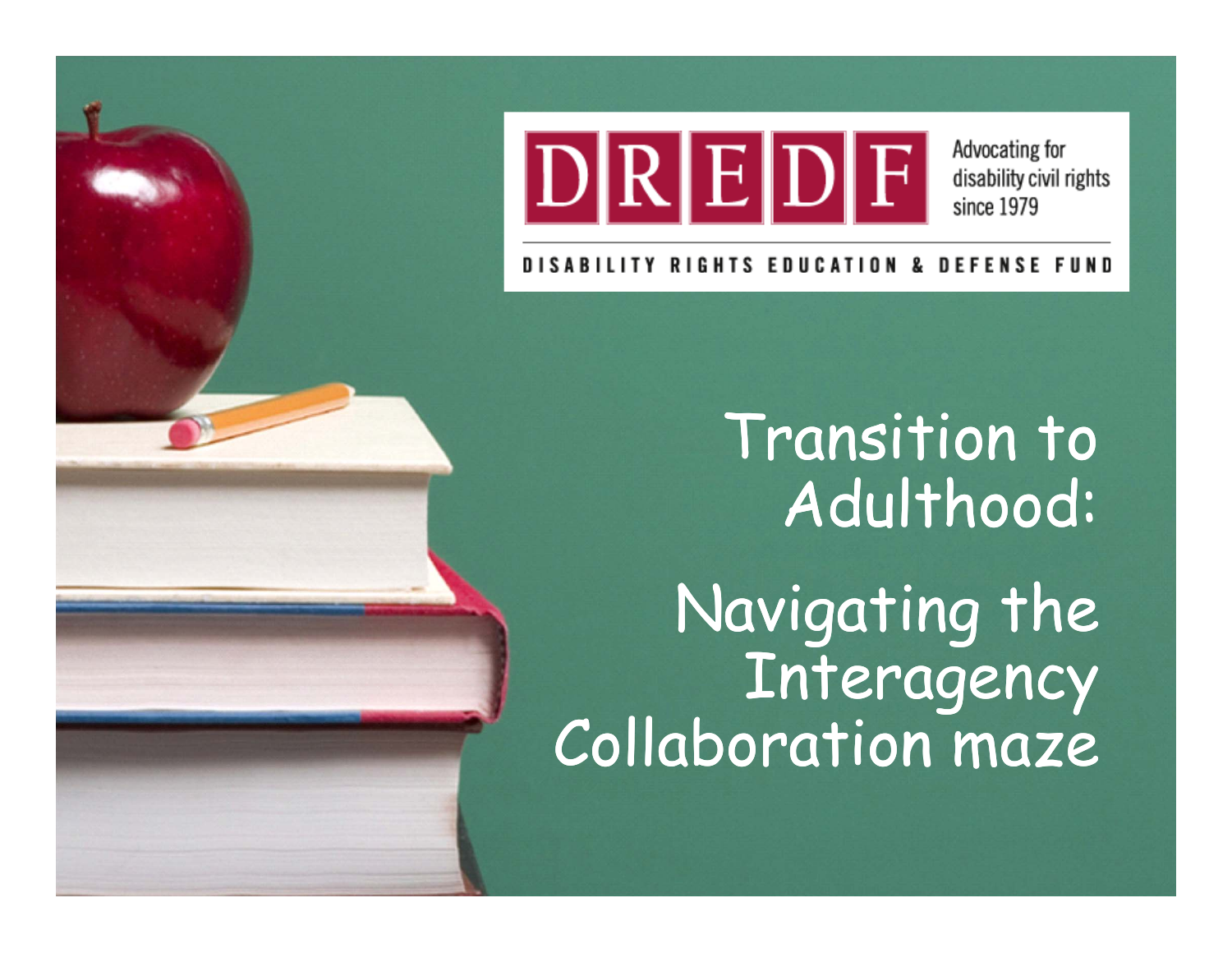

DISABILITY RIGHTS EDUCATION & DEFENSE FUND

- Unique alliance of people with disabilities and parents of children with disabilities.
- National law and policy center dedicated to protecting and advancing disability civil and human rights.
- Envisions a just world where all people, with and without disabilities, live full and independent lives free of discrimination.
- Disability rights are civil rights. Children have rights.
- Information is power.
- Parent Training and Information Center—Educate, Train, Support Families of Children with Disabilities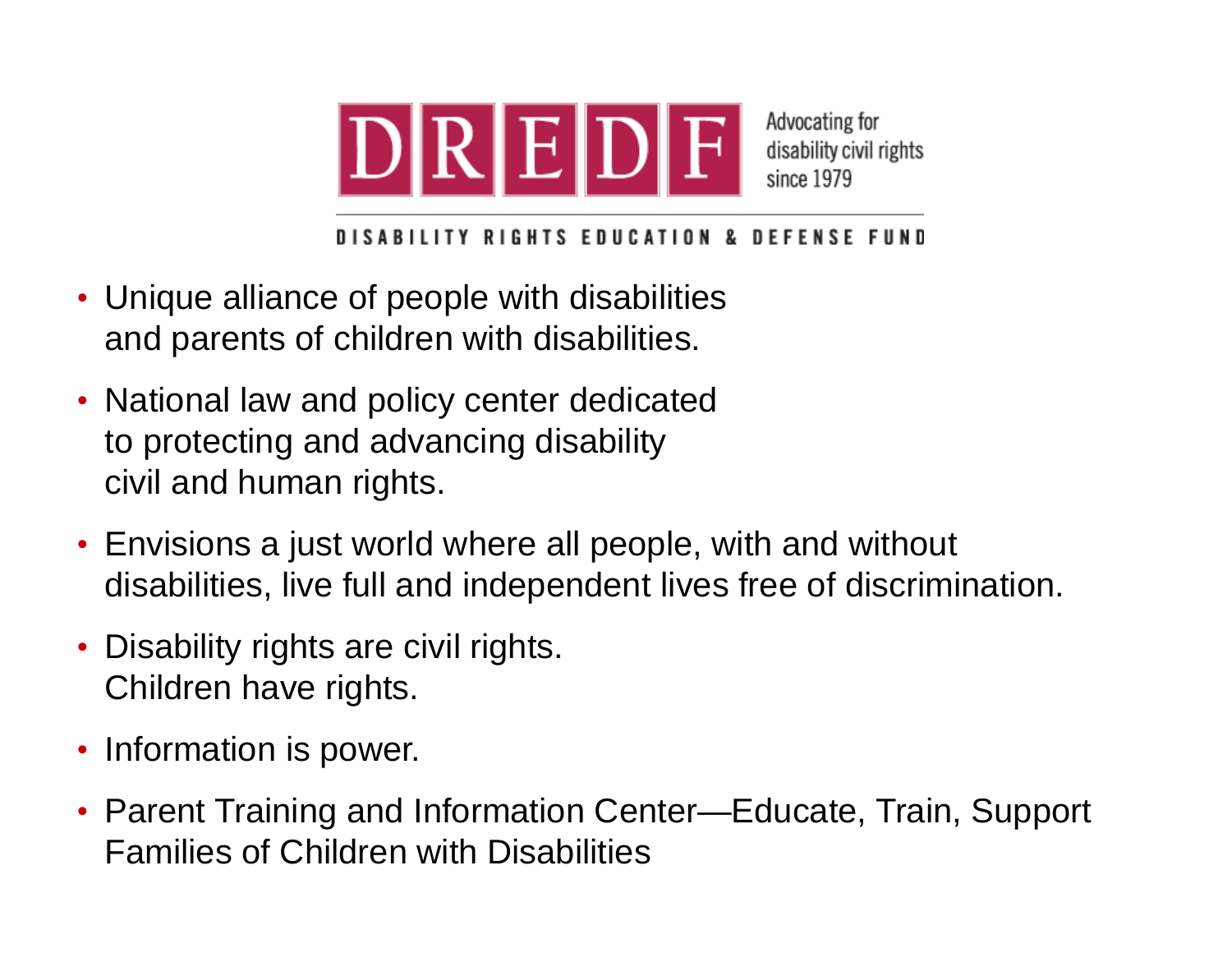### **Why Does it Matter?**

- $\bullet$ Other Agencies may have important role to play
- Transition Planning should start early—Agencies can have waitlists
- Parents are critical partners in the process but responsibility shifts to young adult—lots to navigate
- Students should be increasingly in the driver's seat from 16 on.
- Interagency collaboration is key—who does what, when, how?
- When no one steps up, consider asking for a state hearing to clarify roles, responsibilities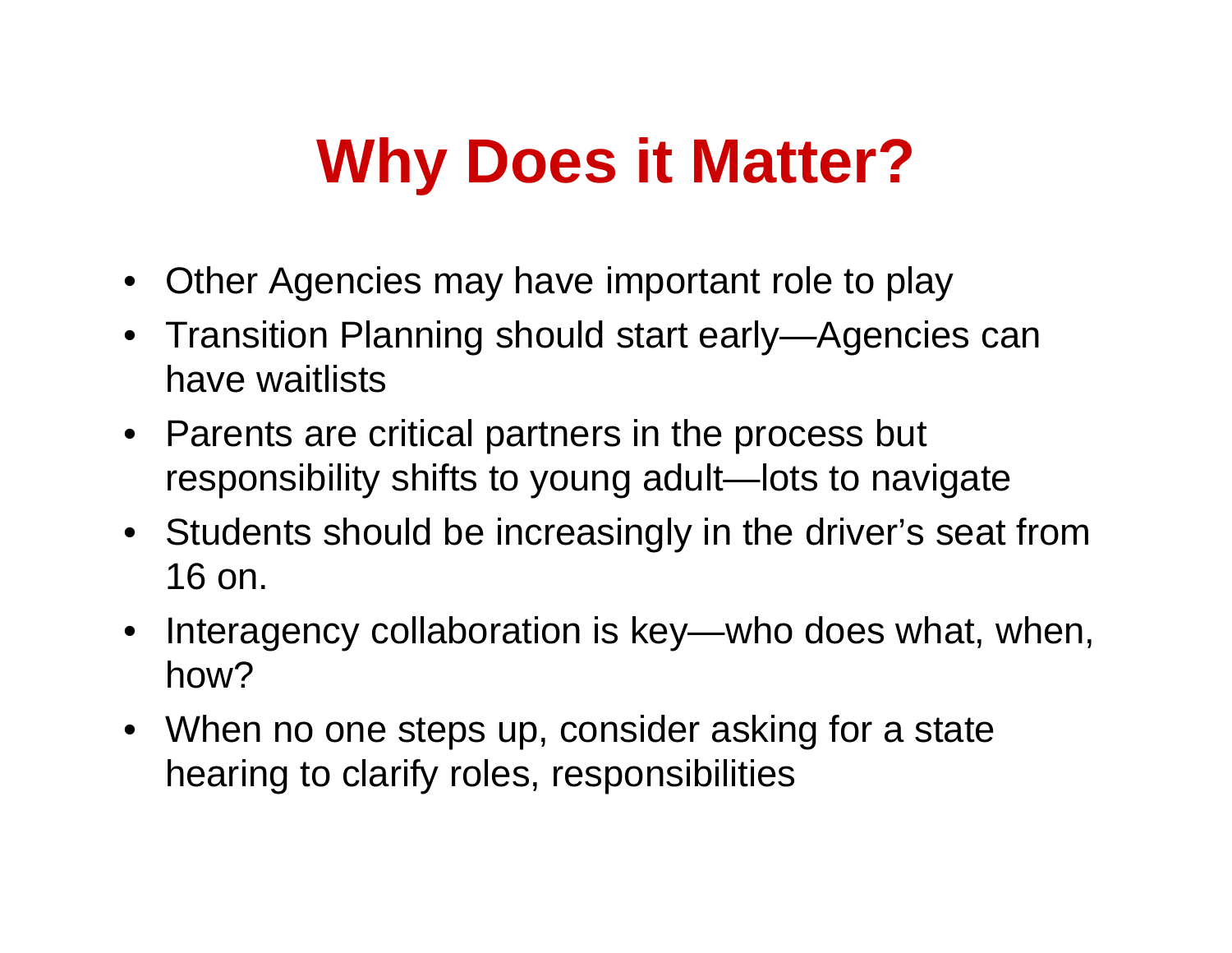### **Interagency Collaboration is Essential—and Difficult!**

- Department of Developmental Services (DDS/Regional Center) caseworker
- County Mental Health
- •Workability Staff/Job Coaching program
- •Disabled Students Programs in College/Training
- •Department of Rehabilitation
- •Centers for Independent Living
- •Health Care Coordinators / Social Workers / Therapists
- •Social Security Administration
- •Transportation
- •Non-minor dependent foster care
- •Any other Agency or individuals that may be responsible for input or delivery of plan services.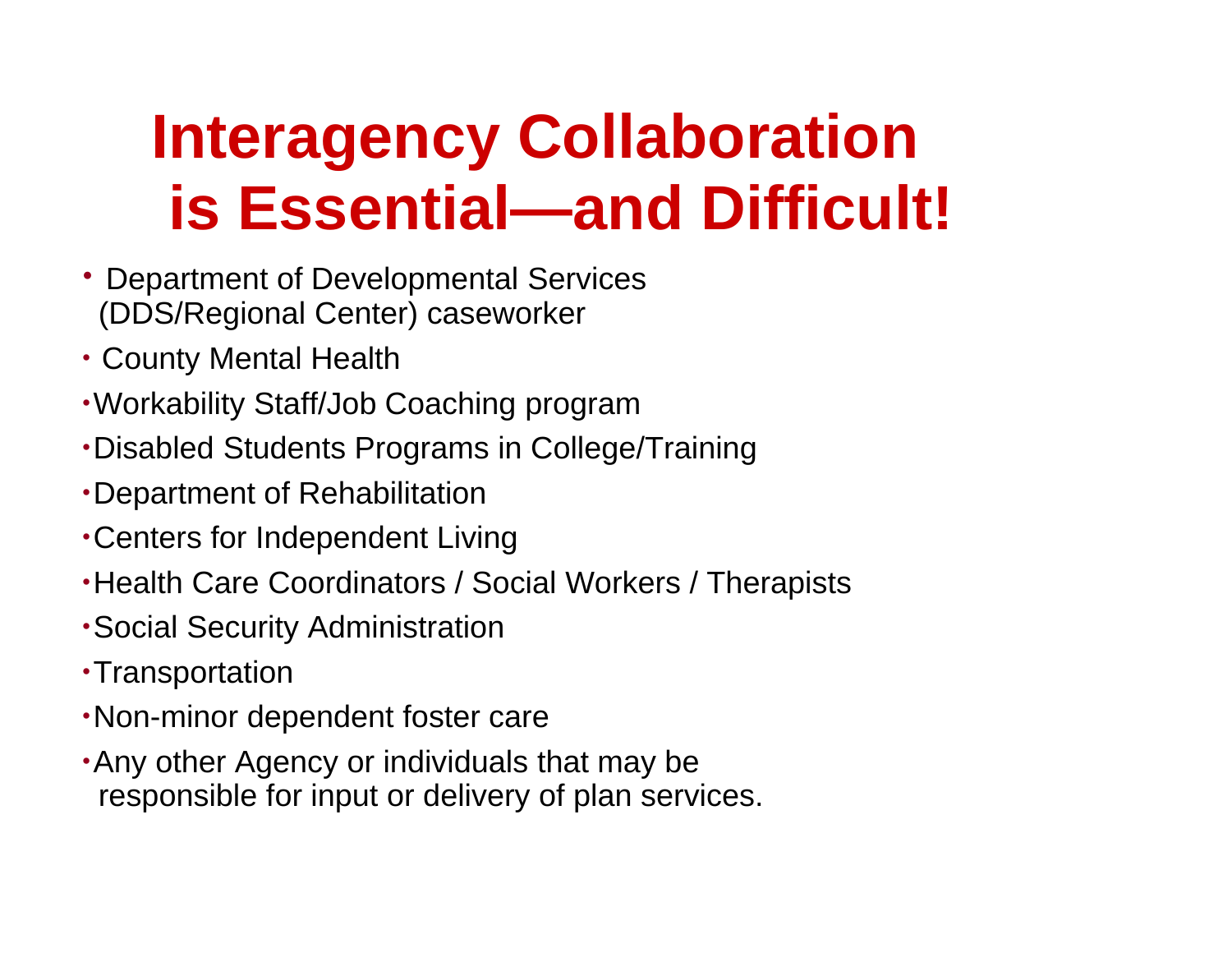#### **Agency and Type of Involvement in Areas of Postsecondary Goals**

| Agency                                                            | Postsecondary Education and<br>Training                                                                                                                                                                                                                               | Employment                                                                                                                                                                      | Independent Living                                                                                                                                                     |
|-------------------------------------------------------------------|-----------------------------------------------------------------------------------------------------------------------------------------------------------------------------------------------------------------------------------------------------------------------|---------------------------------------------------------------------------------------------------------------------------------------------------------------------------------|------------------------------------------------------------------------------------------------------------------------------------------------------------------------|
| <b>Vocational Rehabilitation (VR)</b>                             | Helps students participate in<br>postsecondary education; counsels<br>students on opportunities for<br>postsecondary education; provides<br>workplace readiness training;<br>conducts interest inventories                                                            | Helps students with job search and<br>interview skills; develops resumes<br>and completing job applications;<br>conducts interest inventories and<br>work-readiness assessments | Implements strategies to help<br>students increase likelihood of<br>greater independent living skills and<br>inclusion in their community                              |
| <b>College or University Disability</b><br><b>Services Office</b> | Helps students determine and<br>request appropriate academic<br>accommodations and supports                                                                                                                                                                           | Helps students going to college gain<br>skills towards achieving their<br>employment or career goals                                                                            | Works with students attending<br>college or living on campus in<br>developing greater independent living<br>skills                                                     |
| <b>Technology Access Centers</b>                                  | Assesses the student's needs for assistive technology for:<br>.College, university, or technical school<br>•Workplace<br>·Independent daily living                                                                                                                    |                                                                                                                                                                                 |                                                                                                                                                                        |
| <b>Center for Independent Living</b>                              | Assists students in learning how to<br>use public transportation; teach self-<br>advocacy skills                                                                                                                                                                      | Assists students in learning how to<br>use public transportation; offers<br>mentoring programs and support<br>groups; teaches self-advocacy skills                              | Assists students in finding housing;<br>learning how to use public<br>transportation; offers mentoring<br>programs and support groups;<br>teaches self-advocacy skills |
| <b>Transportation/ Mobility</b><br><b>Management Organization</b> | Assists students in identifying transportation needs and options in their community and finding accessible<br>transportation services to commute to postsecondary education or training environments, workplace, or other<br>community settings (e.g., grocery store) |                                                                                                                                                                                 |                                                                                                                                                                        |
| <b>Social Security Administration</b><br>(SSA)                    | Provides financial assistance to help people with disabilities meet basic needs (food, clothing, shelter) through the<br>Supplemental Security Income (SSI) program—an income-based federal supplement program                                                        |                                                                                                                                                                                 |                                                                                                                                                                        |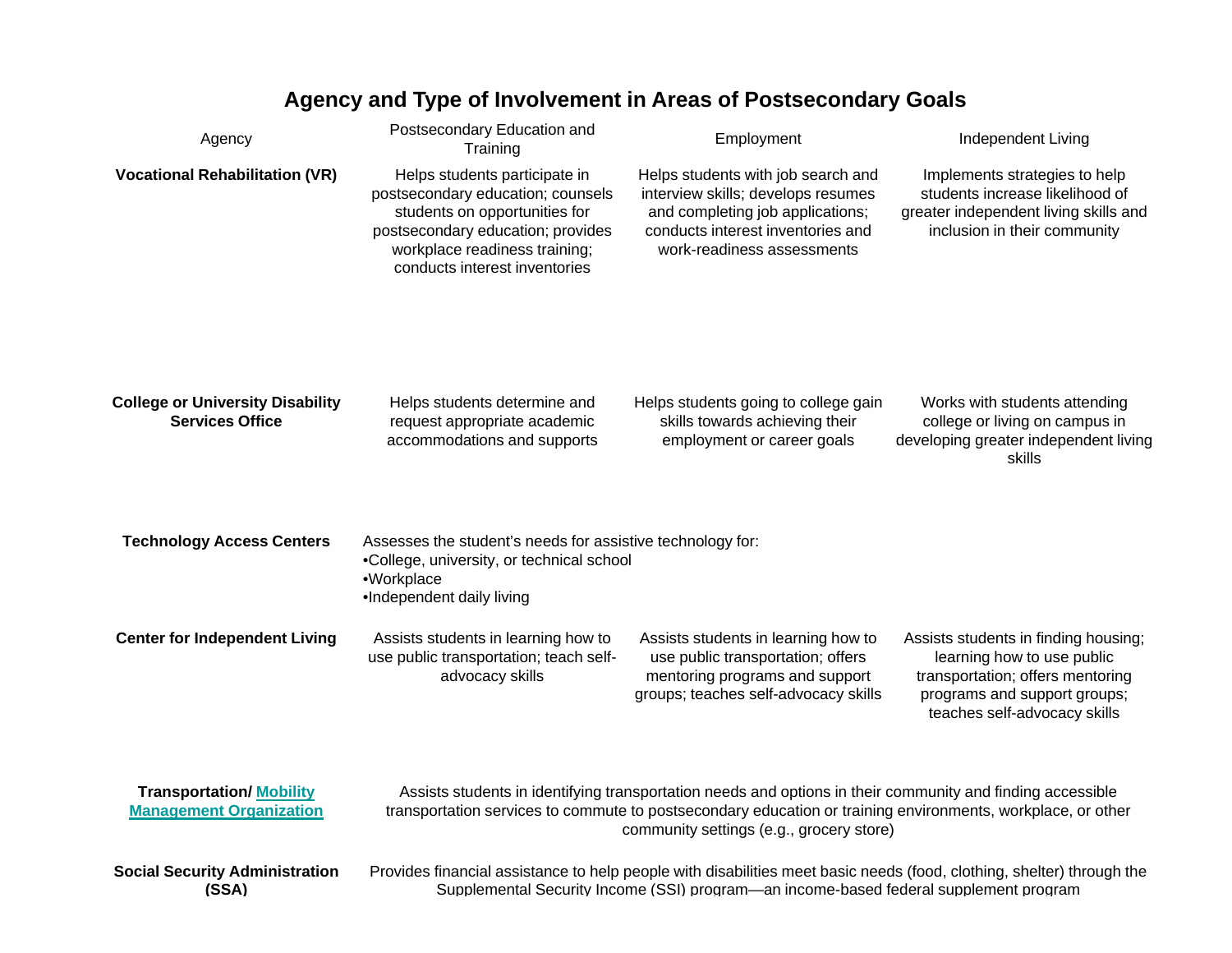

## Resource Links

**Interagency Links** 

**Federal**Department of Vocational Rehabilitation http://www.rehab.cahwnet.gov/

Office of Disability Employment Policy http://www.dol.gov/odep/

Office of Special Education and Rehabilitation http://www2.ed.gov/osers

National Center on Secondary Education and Transition http://www.ncset.org

Department of Labor http://www.dol.gov

Social Security http://www.ssa.gov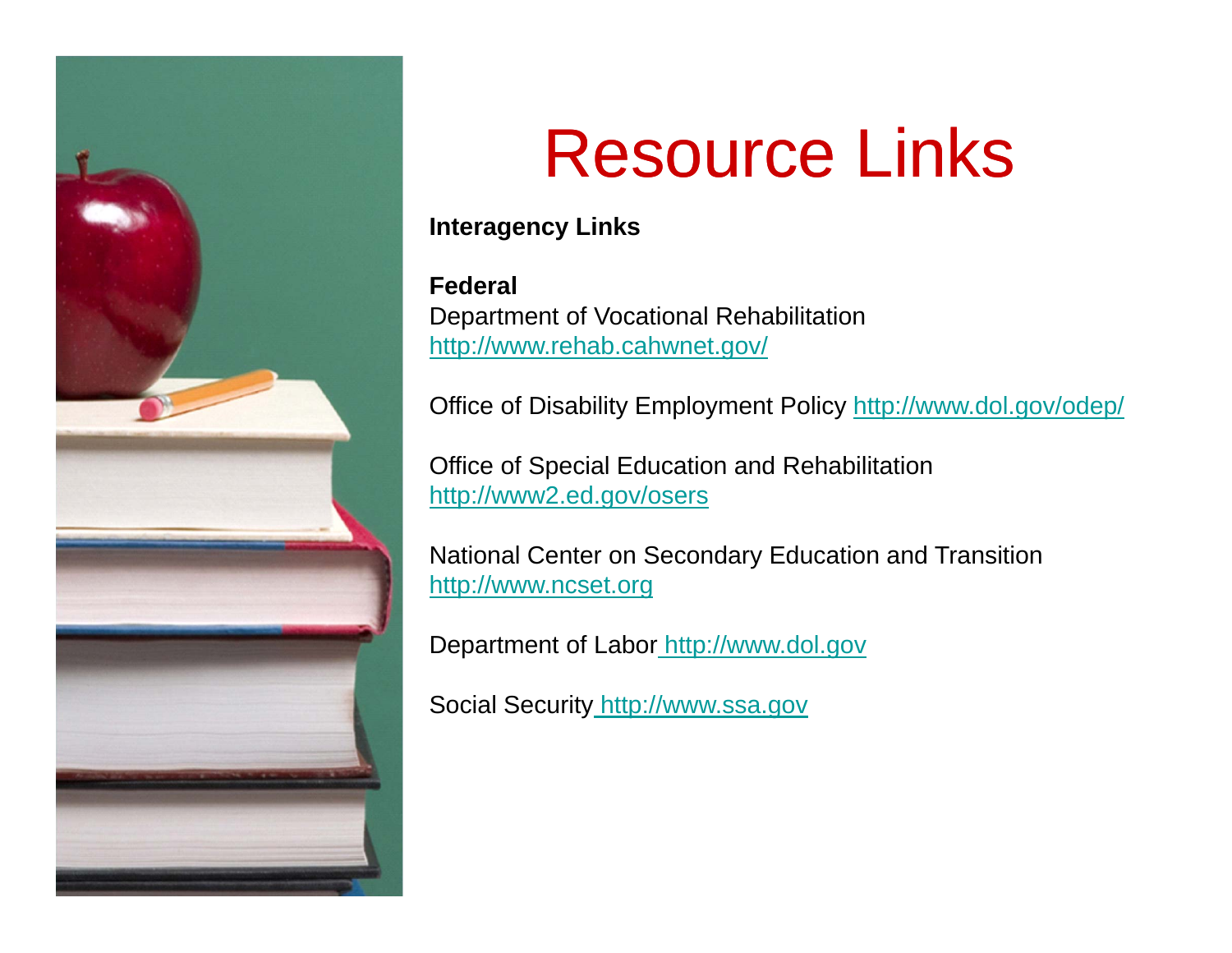

# Resource Links

**State**CA Department of Vocational Rehabilitation http://www.dor.ca.gov

CA Developmental Disabilities Services http://www.dds.ca.gov CA Chancellor's Office for Community Colleges http://www.cccco.edu

CA EDD / LMI Division http://www.labormarketinfo.edd.ca.gov

CA Mental Health http://www.dhcs.ca.gov/services/chdp/Pages/default.aspx

Governor's Committee on Employment for People with **Disabilities** http://www.edd.ca.gov/jobs\_and\_training/services\_for\_People\_ with Disabilities.htm

One Stop Career Centers http://www.edd.ca.gov/jobs\_and\_training/pubs/osfile.pdf

California Career Resource Network (CalCRN) http://www.californiacareers.info/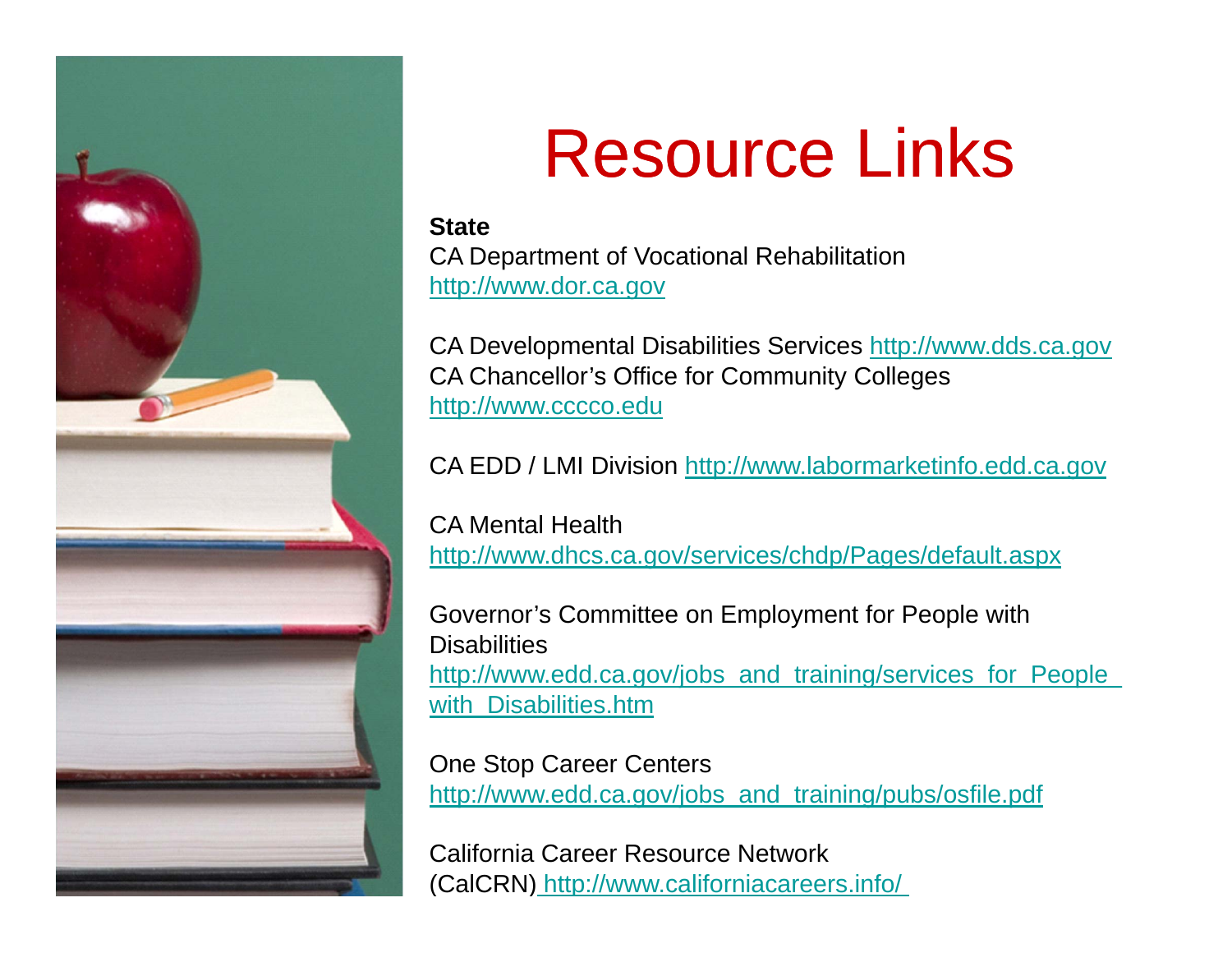

# Resource Links

#### **Other Valuable Resources**

A Guide For Young People With Disabilities Transitioning To Adulthood <u>http://tknlyouth.sdsu.edu/</u>

Resource Guide for Youth & Young Adults in Alameda County **CCS** 

National Career Development Guidelines http://acrn.ovae.org/ncdg.htm

One Stop Resource Manual http://www.communityinclusion.org/onestop/onestopmanual.ht ml

Youth Today http://www.youthtoday.org

O'NET http://www.onetcenter.org

California Career Center <u>https://www.calcareercenter.org/</u>

**Housing information** htt p:// portal.hud. gov/hud portal/HUD?src=/ pro gram \_ offices/hous